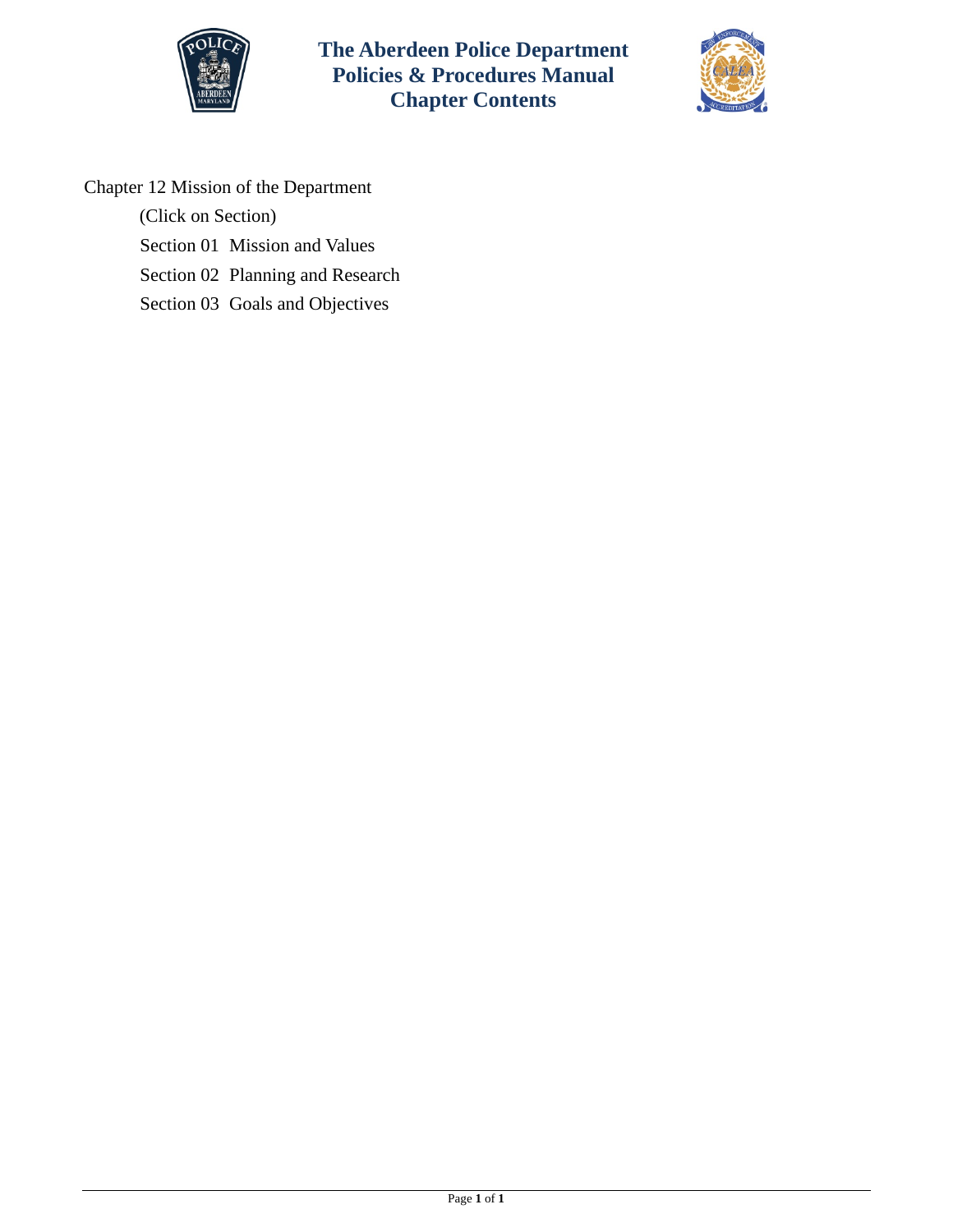



<span id="page-1-0"></span>

| Chapter | 12 Mission of the Department  |
|---------|-------------------------------|
|         | Section 01 Mission and Vision |

# **A. Policy**

1. It is the duty of every employee and volunteer of the Aberdeen Police Department to adhere to the Department's mission and vision.

### **B. Mission Statement** (12.2.1a)

1. Excel in providing a safe living and work environment to the citizens, community and business in Aberdeen through law enforcement and community policing while practicing the Core Virtues.

#### **C. Core Virtues**

- 1. **Prudence** The ability to resolve apparent conflicts between virtues while deciding what action is best in a given situation.
- 2. **Trust** Loyalty and truthfulness as engendered in relationship among officers; officers and community.
- 3. **Effacement of Self-Interest** Citizens will not become a means to advance the police officer's power, prestige, or profit, or a means for advancing goals of the department other than those to protect and to serve.
- 4. **Courage** Willingness to make decisions and accept the responsibility.
- 5. **Intellectual Honesty** Acknowledging when one does not know something and being humble enough to admit ignorance.
- 6. **Justice** Adjusting what is owed to a particular citizen, even when those needs do not fit the definition of what is strictly owed.
- 7. **Responsibility** We will not evade accountability by finding excuses for poor performance or bad judgment.

#### **D. Vision Statement**

1. To ensure the safety of our citizens through the pursuit of innovations and initiatives which coordinate and improve the collected efforts of the public safety and criminal justice system.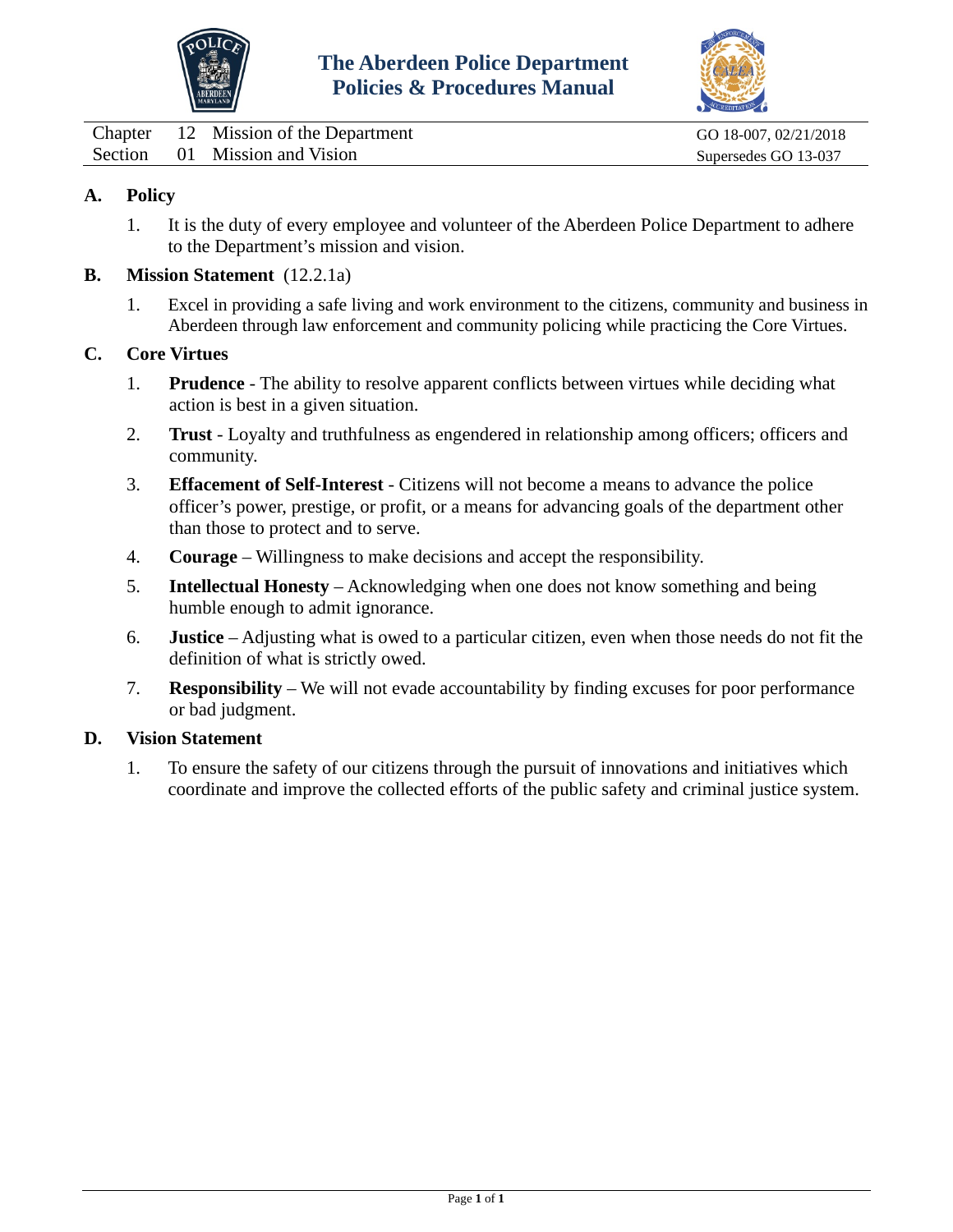



<span id="page-2-0"></span>

|  | Chapter 12 Mission of the Department | GO 18-093, 12/06/2018 |
|--|--------------------------------------|-----------------------|
|  | Section 02 Planning and Research     | Supersedes GO 18-015  |

# **A. Policy**

- 1. This Department maintains a planning and research function to develop strategies to handle the ever-increasing complexities of police work.
- 2. Planning and research should precede the introduction of any new program, system or effort in order to develop and utilize personnel, equipment and resources in ways that will favorably affect future public welfare.

## **B. Planning and Research Responsibilities Activities** (15.1.1)

- 1. The Administrative Commander is the Director of Planning and Research and may designate staff to coordinate and conduct research. (15.1.2)
- 2. The Director of Planning and Research shall have ready access to the Chief of Police.
- 3. Each Division Commander is authorized and encouraged to conduct research to develop proposals for new services, programs, products, and policies, and submit proposals to the Chief of Police. (15.1.1)
- 4. Designated Department personnel shall work with the Chief to accomplish the following, and other, components:
	- a. Management Planning;
	- b. Succession Planning;
	- c. Strategic Operational Planning;
	- d. Policy research and development; and
	- e. Department goals and objectives.
- 5. The Chief of Police or designee may direct other Department personnel to assist in the planning and research function and provide information or feedback for efficiently carrying out assignments.

#### **C. Plan Development**

- 1. Present and future needs shall be identified and analyzed to develop an effective plan to meet the needs of the Department.
- 2. The following steps should be applied when developing a plan:
	- a. Recognize the need;
	- b. State the objective and method to obtain the objective;
	- c. Gather necessary information to develop the plan;
	- d. Prepare planning reports; and
	- e. Review and evaluate plans as needed.
- 3. During the planning process, personnel from all levels of the organization may be consulted for input and ideas.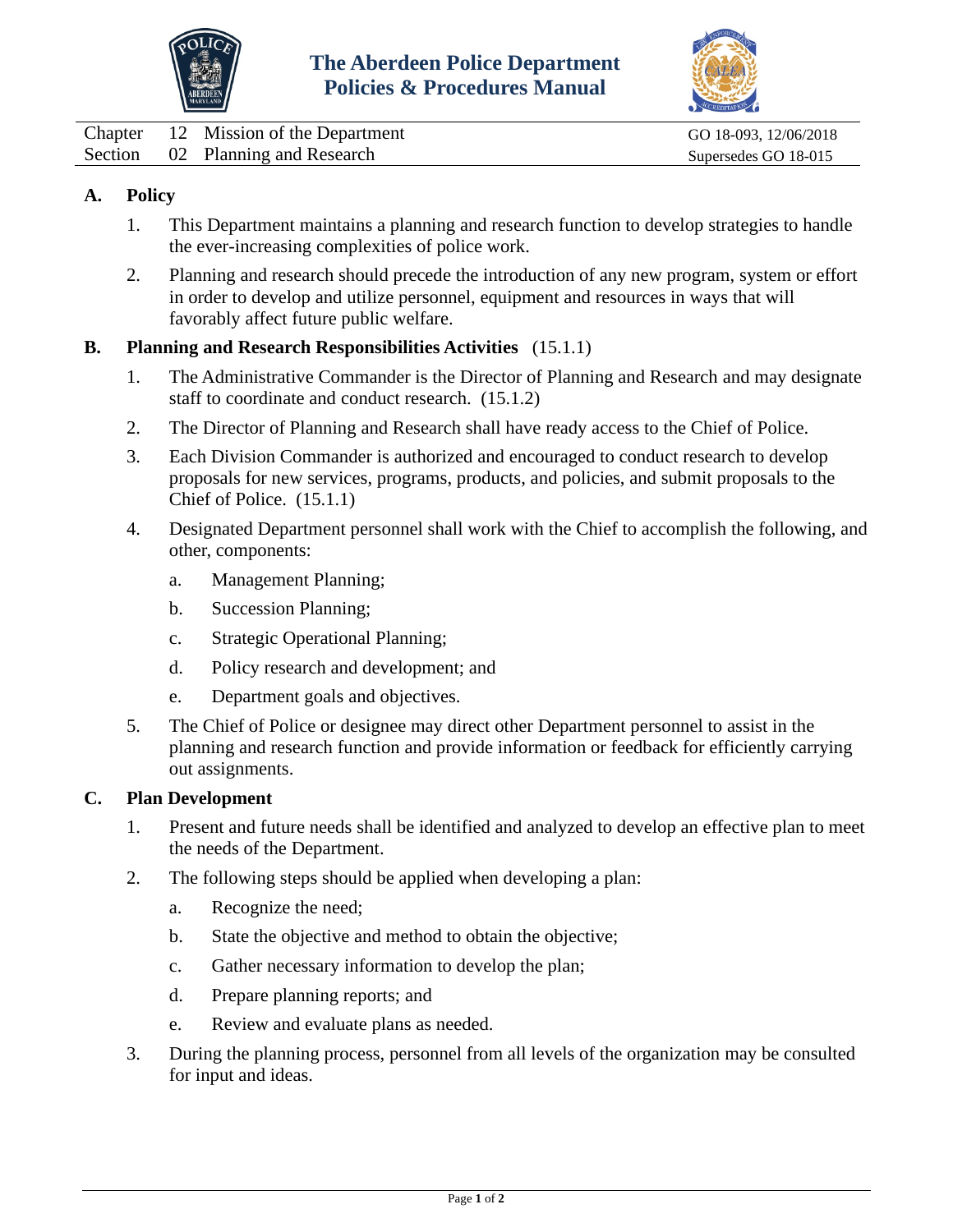



|  | Chapter 12 Mission of the Department | GO 18-093, 12/06/2018 |
|--|--------------------------------------|-----------------------|
|  | Section 02 Planning and Research     | Supersedes GO 18-015  |

- 4. All Department personnel shall be encouraged to make suggestions and identify planning needs and concerns to enhance department performance. (15.1.1)
	- a. Personnel may submit ideas and suggestions on a Form 37 Interoffice Memorandum to the Chief of Police, through the chain of command.
- 5. Supervisors shall ensure that every idea and suggestion on a Form 37 is submitted to the Chief of Police.
- **D. Research** (15.1.1)
	- 1. The Chief of Police, Deputy Chief, Lieutenants, or Sergeants may assign appropriate personnel to research proposed projects based on technology, function, applicability, and level of expertise available.
	- 2. Researcher procedure:
		- a. Collect data;
		- b. Evaluate and analyze data;
		- c. Consider alternatives and/or consequences;
		- d. Make recommendations; and
		- e. Project impact on the budget for current and future years.
	- 3. The final report, based on the research procedure, will be submitted to the requestor. (15.1.1)